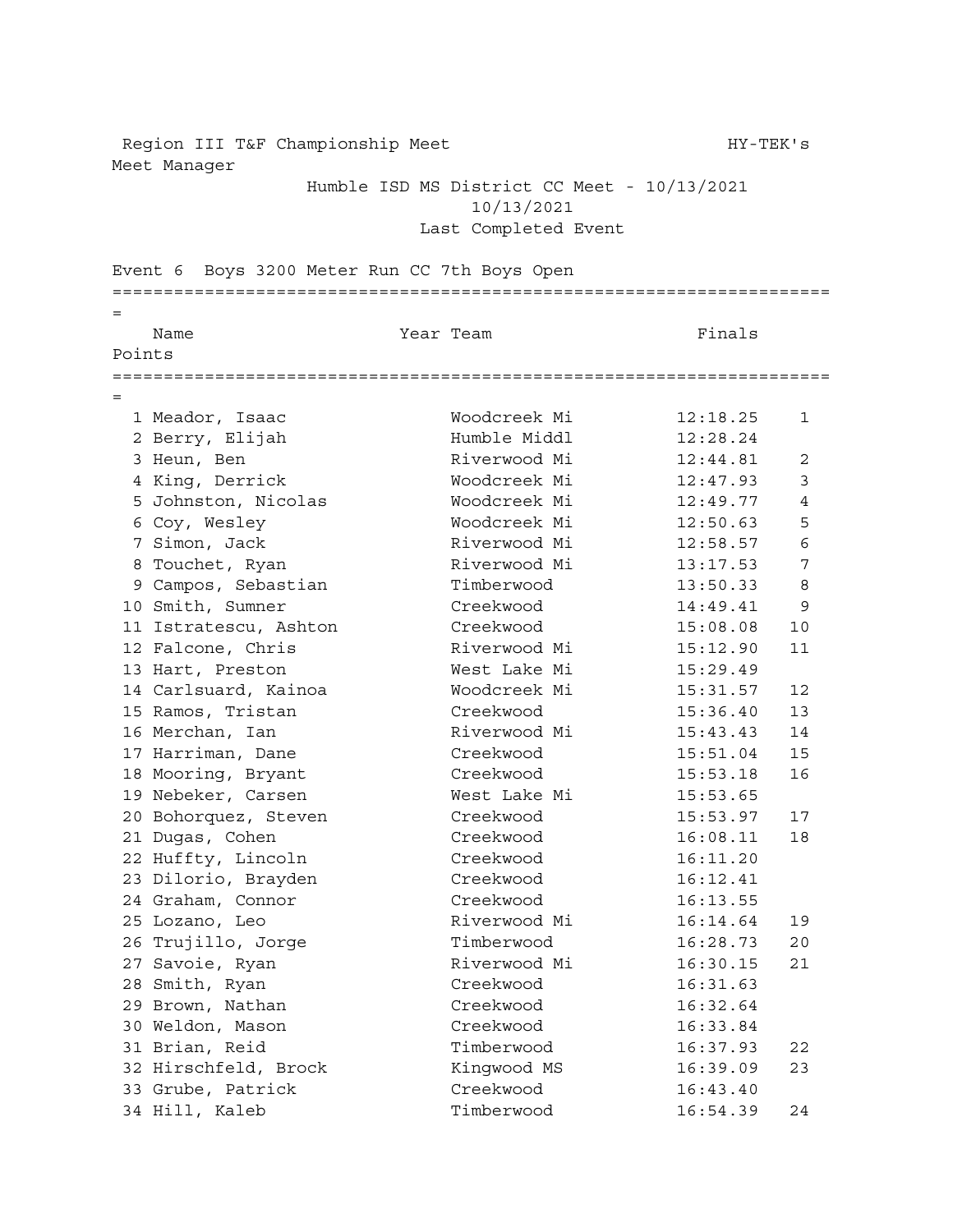| 35 Patrea, Fabio        | Timberwood   | 16:54.78 | 25 |
|-------------------------|--------------|----------|----|
| 36 Thomas, Jaxon        | Creekwood    | 16:57.52 |    |
| 37 Navarro, Alessandro  | Riverwood Mi | 17:10.26 |    |
| 38 Wilson, Jacob        | Riverwood Mi | 17:11.43 |    |
| 39 Telford, Noah        | Riverwood Mi | 17:13.03 |    |
| 40 McGrew, David        | Creekwood    | 17:32.63 |    |
| 41 Johnson, Preston     | Woodcreek Mi | 17:33.22 | 26 |
| 42 McLeroy, Wyatt       | Timberwood   | 17:50.71 | 27 |
| 43 Young, Holden        | Atascocita M | 17:52.35 | 28 |
| 44 McWhorter, Max       | Creekwood    | 18:02.15 |    |
| 45 Phin, Calum          | Riverwood Mi | 18:03.32 |    |
| 46 Hernandez, Sebastian | Creekwood    | 18:04.30 |    |
| 47 Molloy, Daniel       | Woodcreek Mi | 18:30.89 | 29 |
| 48 Ali, Ashim           | Riverwood Mi | 18:38.39 |    |
| 49 Bhakta, Nayel        | Woodcreek Mi | 18:39.91 |    |
| 50 Sanders, Zach        | West Lake Mi | 18:51.58 |    |
| 51 Tamez, Ivan          | West Lake Mi | 18:55.15 |    |
| 52 Love, Devin          | Kingwood MS  | 18:57.09 | 30 |
| 53 Yousef, Ali          | Woodcreek Mi | 19:02.63 |    |
| 54 McDaniel, Jaxon      | Timberwood   | 19:03.66 | 31 |
| 55 Brumfield, Sean      | Riverwood Mi | 19:08.73 |    |
| 56 West, Alex           | Creekwood    | 19:10.99 |    |
| 57 Del Angel, Micah     | Kingwood MS  | 19:17.30 | 32 |
|                         | Timberwood   |          |    |
| 58 Divall, Neil         | Riverwood Mi | 19:19.14 |    |
| 59 Kellogg, Ethan       |              | 19:27.35 |    |
| 60 Delap, Samuel        | Creekwood    | 19:40.00 |    |
| 61 Mattingly, Brooks    | Timberwood   | 19:40.97 |    |
| 62 Sissons, Sebastian   | Creekwood    | 19:47.43 |    |
| 63 Smith, Cash          | Creekwood    | 19:53.30 |    |
| 64 Lund, Trey           | Kingwood MS  | 19:53.70 | 33 |
| 65 Macias, Marcus       | Atascocita M | 20:11.65 | 34 |
| 66 Muniz, Francis       | Atascocita M | 20:12.47 | 35 |
| 67 Lopez, Anky          | Humble Middl | 20:32.75 |    |
| 68 Batiste, Ladaimian   | Woodcreek Mi | 20:36.90 |    |
| 69 Paez, Juan           | Riverwood Mi | 20:48.35 |    |
| 70 Logan, Riley         | Creekwood    | 20:51.69 |    |
| 71 Eloie, Jamir         | Timberwood   | 20:53.25 |    |
| 72 Dominguez, Jayden    | Timberwood   | 20:56.94 |    |
| 73 Jones, Mason         | Atascocita M | 20:59.97 | 36 |
| 74 Hussein, Andrew      | Timberwood   | 21:16.20 |    |
| 75 Rulong, Lucas        | Creekwood    | 21:25.24 |    |
| 76 Ortiz, Matthew       | Creekwood    | 21:37.04 |    |
| 77 Gentry, Myles        | Creekwood    | 21:48.62 |    |
| 78 Parker, Jackson      | Creekwood    | 21:53.20 |    |
| 79 Hansen, Jonathan     | Atascocita M | 21:59.43 | 37 |
| 80 Moreno, Cohen        | Creekwood    | 22:04.54 |    |
| 81 Najafi, Artin        | Kingwood MS  | 22:57.69 | 38 |
| 82 Fritsch, Logan       | Creekwood    | 22:57.69 |    |